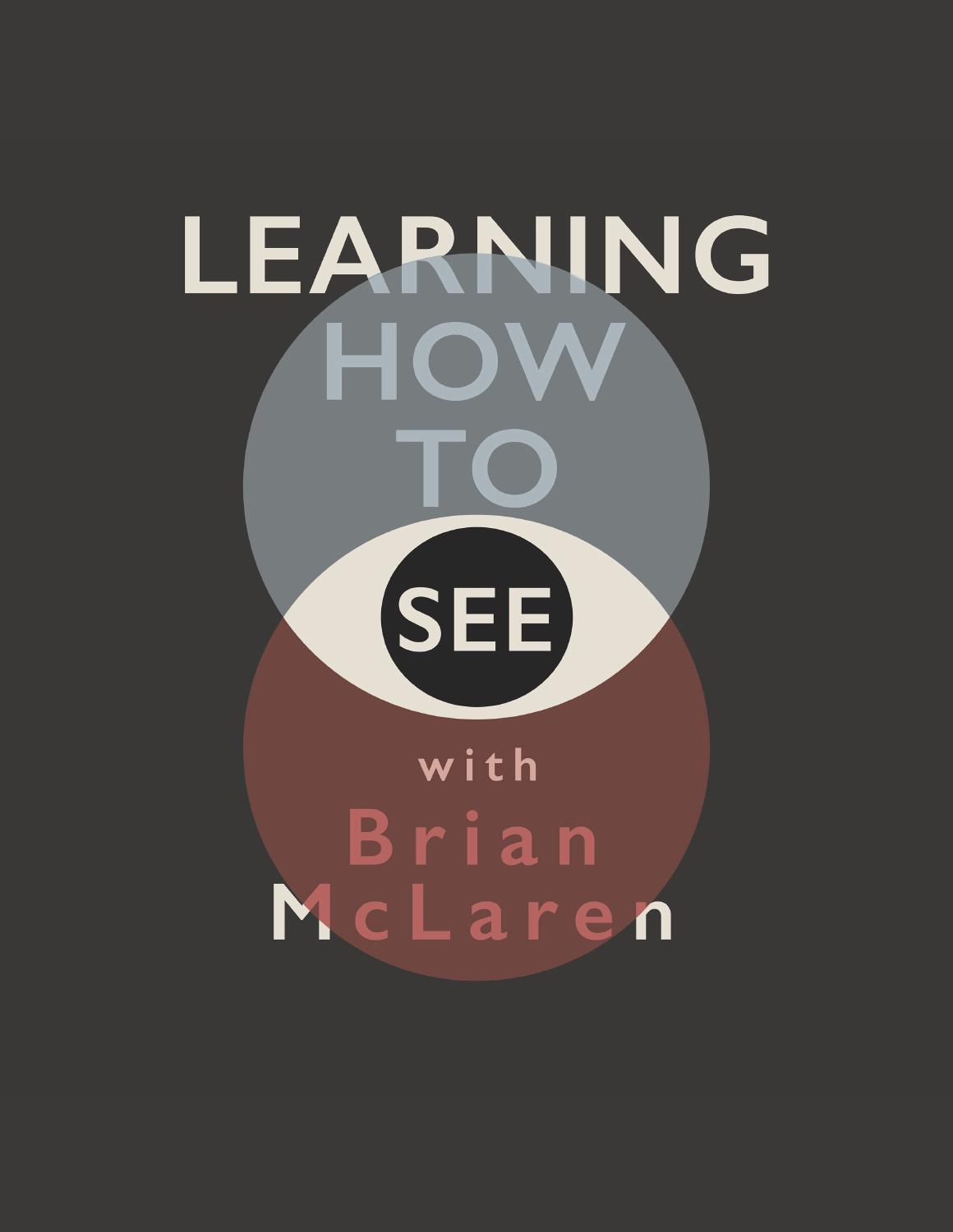- Brian: I remember the moment back in the 1990s, when I first learned about global warming, I'd heard about the danger of nuclear winter, but never of global warming. One Sunday at church, I preached about environmental stewardship and I lived in a college town and we had a lot of students and a student came up to me and she said, "I noticed you didn't mention global warming." I said, "I never heard of it." She sent me a link and that link took me online to a little video of the Arctic ice sheet shrinking. And I couldn't unsee what I saw. I became more and more knowledgeable about global warming, climate change and eventually became something of an environmental activists doing all I can to help people understand and respond. But I know that whenever I talk about global warming or global climate change, I'm working against two things.
- Brian: First catastrophe bias. Our brains are wired to set a baseline of normalcy and assume what feels normal has always been and will always remain. As a result we minimize threats and are vulnerable to disasters if they develop slowly. Global warming and climate change is perfectly designed for our catastrophe bias to dismiss, but that's not all. We also face cash bias. Our brains are wired to see within the framework of our economy. And we see what helps us make money. It's very hard to see anything that interferes with our way of making money. I can't help, but think of one of Jesus' most confrontational sayings from Luke 16, he said, "No slave can serve two masters. For a slave will either hate the one and love the other, or be devoted to the one and despise the other. You cannot serve God and wealth."
- Brian: Basically Jesus is saying living in an economy where slavery was the norm in the Roman empire. Something that everybody would understand. If you have two different people ordering you around, you're going to figure out which one you love and which one you love less or hate. And then Jesus says, "Listen, if you love money, you will hate God. And if you love God, you will hate money." Now, when I think of the power of money through cash bias, it actually makes me hate money for how it blinds us to so much of reality. And suddenly Jesus' words don't seem extreme. They make perfect sense. We do not see everything. So we do not know everything. We do not even know how much we do not know. Nor do we know how much of what we know is actually impartial, distorted, or false. That is why we seek to open our eyes, to encounter the world afresh, in humility and in silent wonder, to learn to see.
- Mike: Thanks, Brian. Wow. Well, we have our work cut out for us in this episode because these two biases are really, really powerful. And they hit really close to home, especially in 2021. So let's start with that catastrophe bias. Our brains are wired to set a baseline of normalcy and assume what feels normal has always been and will always remain. As a result, we minimize threats and become vulnerable to disasters, especially ones that develop slowly. Brian, you also call this normalcy or baseline bias. Could you explain a little bit more about that?
- Brian: Sure. So our brains are wired for efficiency and we like to assume that what seems normal will always be. So in the last couple of years we had a lot of political turmoil and we thought, "Well, this could never lead to violence. This could never lead to an attempt to overthrow an election." And then on January 6th it did. Or we say, "Oh, listen, summer, fall, winter, spring seasons always come. And they're always consistent." But guess what? Climates can change. And you can find out that what you assumed was normal wouldn't be normal.

Brian: I can give a great example from my own childhood. And you guys might be able to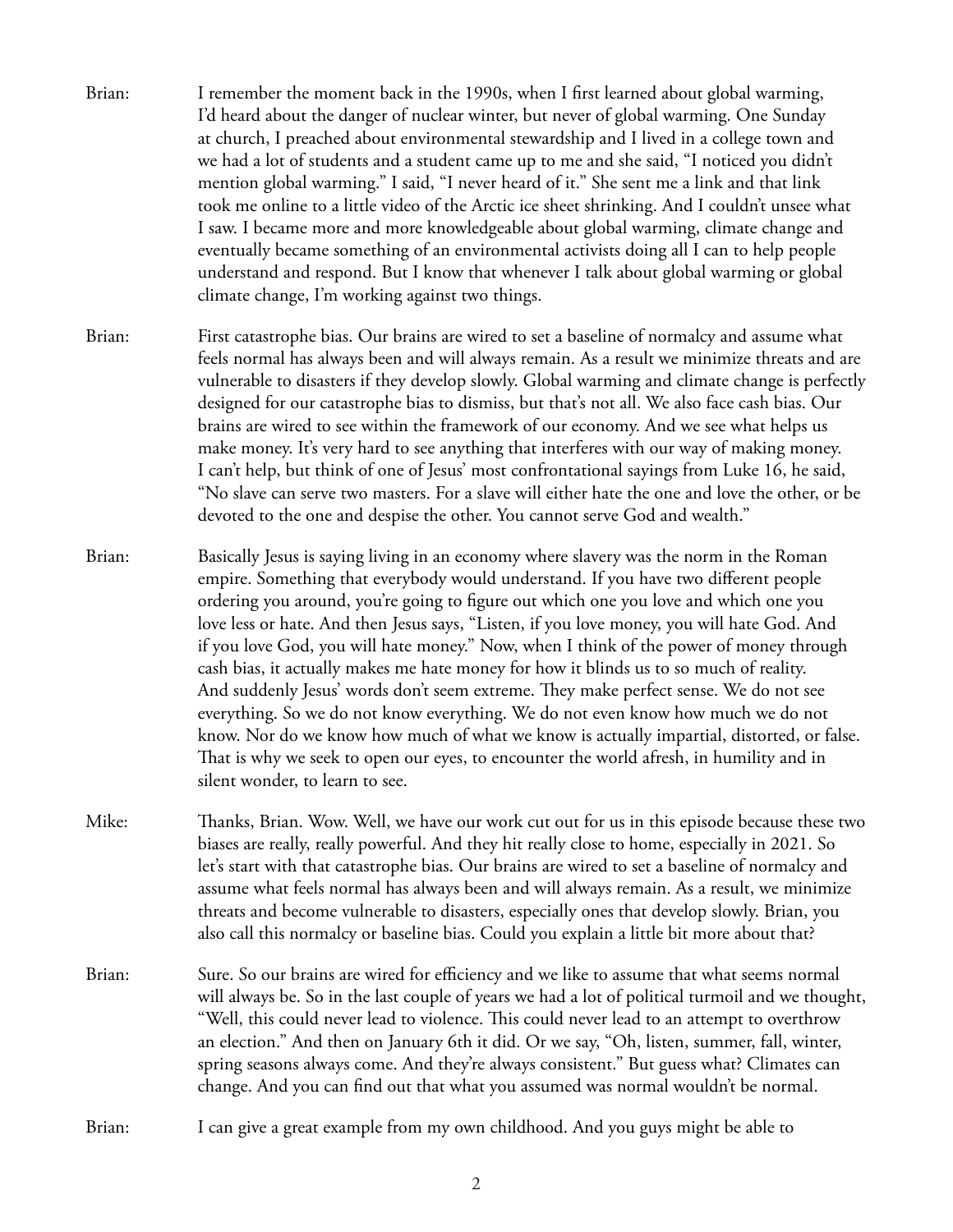remember this too, even though you're a good bit younger than me, but when I was a boy, anytime you took a drive in the summer, your car windshield would be covered with squashed bugs. Your headlights would be covered. The whole front grill of your car would be covered. And for a lot of people today, they have never ever seen that. Because over in my lifetime, there's been this thing called the great global insect die off. And somewhere estimates between 30 and 60% and more of insects just have disappeared. But for somebody who grows up today, this level of insects is normal. And if they decline even more, the next generation will assume that's normal.

Brian: And so, things that change over a certain span of time, we miss. And that leads us vulnerable to catastrophe bias. You may have heard the saying, "A cat that sits on a hot stove will never sit on a hot stove again, but they will never sit on a cold stove either." And the idea is, the sudden catastrophe makes such an impression. Our brains are wired to remember... We're traumatized by sudden catastrophes, but the slow going ones we very easily miss. So can you all think of other examples of catastrophe normalcy baseline bias?

- Mike: Right off the bat. It makes me think of the psychological principle of homeostasis, which is that whatever we consciously think unconsciously, we really just want things to be stable and stay the same. And that contemporary bit of wisdom that we usually don't change until it hurts too much to stay the same.
- Brian: Yeah.
- Mike: And it is extraordinary to me the lengths will go to, to ignore pain and frustration as long as it's not too loud. And it's so hard to not think about that in context of the quarantine, right? We've all just lived through this experience where I remember joking with a friend... And I adopted my cat three days before we went into lockdown. And I remember joking with a friend, "Oh, this is great, he'll keep me company during the long cold months of the lockdown," as a joke. And literally three days later it started and three weeks later and three months later I was actually living it. And it made me aware how completely I was tuned out to the reality that was happening around me and the impending situation, right? We were hearing the news stories and everything. It just wasn't real to me.
- Brian: Yes. This couldn't happen. Yeah.
- Gigi: That makes me think of the other... I can't say that it started last year but flared up again, at least came into people's consciousness is just the killing of so many black bodies by police. And that in itself is a legacy of a much longer, centuries long catastrophe of the enslavement of black bodies in many ways, not just the bringing them over from Africa, but also in prisons. And it's a catastrophe that is felt by those who are involved, but for those who aren't, there is a lot of normalcy to that. And that's what in so many ways, I think makes it very hard to address and very hard to change.
- Brian: Well, you really can see that if we mix this bias, which by the way, one dimension of what people call optimism bias like, oh, everything will work out, right? It can't be that bad. But you mix that with the comfort and complacency bias we talked about it in the last episode. And you can imagine for a whole lot of people who aren't touched by police brutality, they just say, "Oh, this is just the normal baseline." And then it becomes part of just the way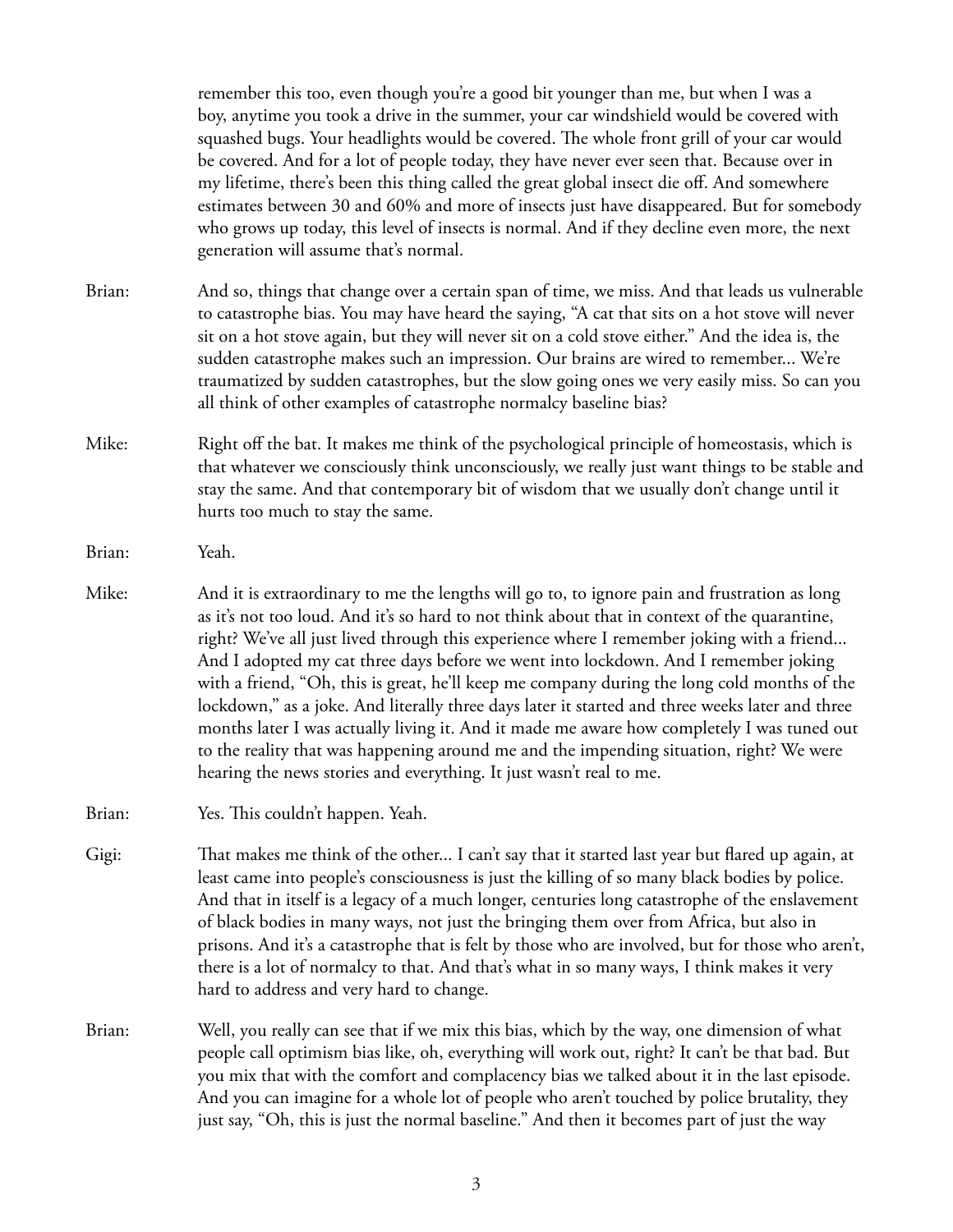things are for them. Not so easy for people who are suffering from it.

- Paul: Just makes me think too about how catastrophe is so much bigger than just one person's experience, right? And how that desire for what my own... Sorry, I mean, it tips into the comfort bias too, but my own sense of stability, let me not think about systems where white supremacy rules the roost, because this is just too big for me to think about. And I'm just one person. And whether it's systems of injustice, climate change, they all feel so big and my [inaudible 00:09:28] feels so minute to actually shift the course of these huge avalanches of some going back centuries and some going back longer than that. I think I'm at the limits of my own ability to even express, just I can feel it in my body, just the catastrophe bias, just the overwhelm that can take place and how to hold that without tipping over into...
- Paul: Going back to comfort or trying to minimize catastrophe like, it'll end eventually. So, that's other people's work. I don't know if that's making any sense, but I can feel the overwhelm even in just trying to express and articulate how it makes me feel to have this discussion.
- Brian: Paul, when you talk about how you can't even express it, I think that's a sign we're tapping into a bias because our brains work to take catastrophes seriously, they don't work. They're just not set up for these long-term, maybe parts of our brains are set up, but our bodies aren't set up, right? And then when our brains start to take seriously how terrible climate change could be, or the fact that I'm eating 400 calories more per day than I really need. Where is that going to lead? Or the fact that I'm smoking cigarettes and I'm young and that'll never be a problem, right? The timeframe... Everything just makes it easy for us to be numbed, and to consider what we're doing, okay, normal, a baseline and there won't be any bad consequences.
- Brian: This to me is one of the great values of contemplative practice, because to the degree that we do slow down, and we do in a sense, open our minds to the things that aren't obvious. And especially if we know that a bias like this exists, it can become a place that part of our examine is what are the little things that are happening that could become big things. And, and yeah, that's one of the great values of having a spiritual practice.
- Mike: I appreciate you saying that, Brian, because it leads me to think about how contemplative practice can also create more space in us to hold sadness and grief. And I feel like we can't... I would love to hear everyone else's thoughts on this. I feel like we can't open our eyes to the magnitude of what's going on if we don't have a space to hold the, just the profound sense of loss and sadness that comes with it.
- Gigi: Yeah. I would add it's related that contemplative practice also helps us know that we're not alone. And I think one of the reasons why it's so difficult to even try to begin to think of how I, as an individual, might address a catastrophe is because it isn't I, as an individual, who can address the catastrophe. And in contemplation, we learned that the oneness that we are is a oneness of wholeness of a whole body of the earth and God, and that's where we rely on and we allow God to work through us. And then if we can do that, then we can take whatever our next step is and what is ours to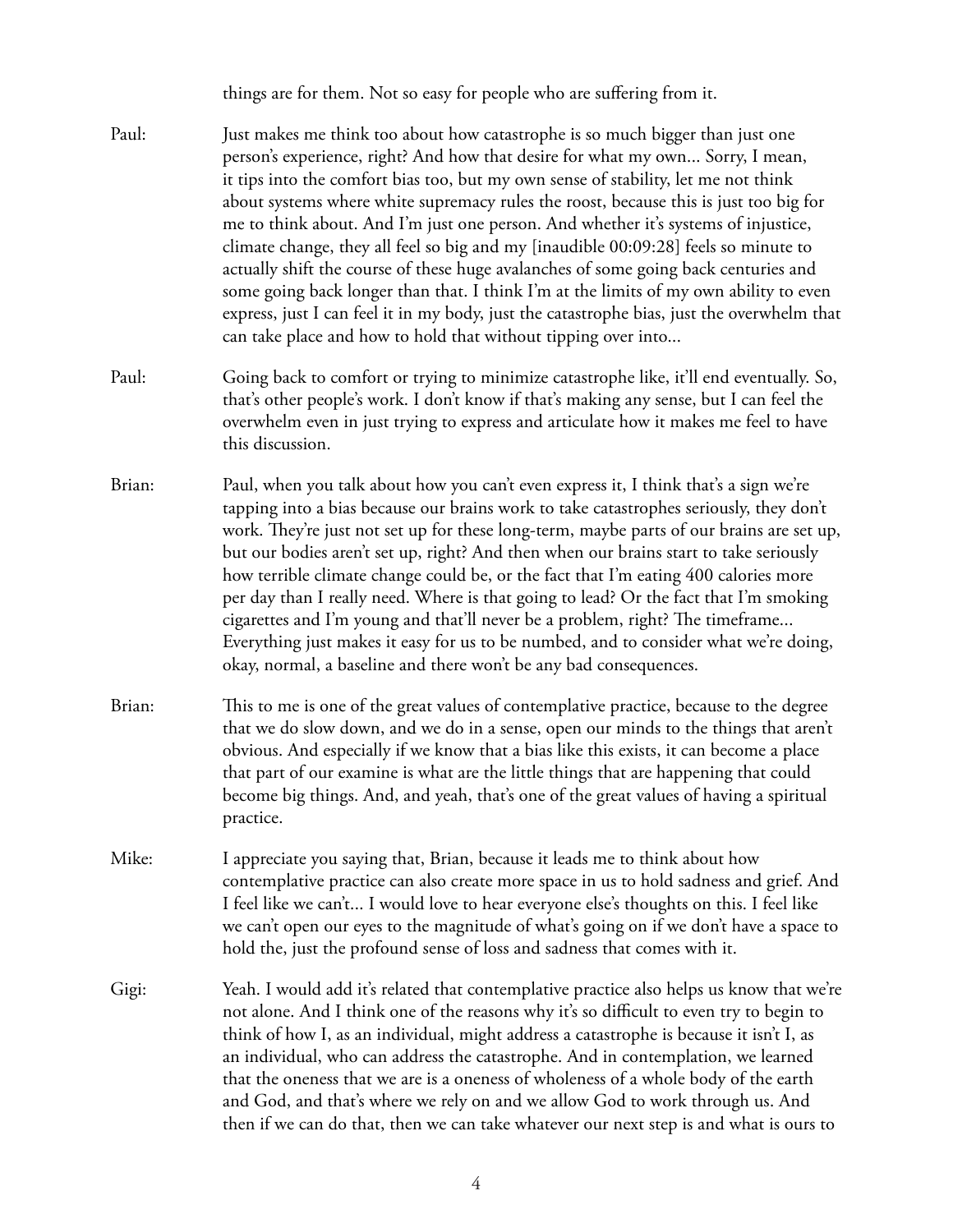do. But when we just come at it as if it's, I have to take care of this all by myself, so I'm just going to shut down, then that's I think, when we really, really fall prey to the catastrophe bias.

- Paul: That's beautiful. And I think that speaks right to the heart of me. I think I have that as a complex, in some ways, where I feel like it's up to me, I can get it to that savior complex. And this is part of why a contemplative rhythm is so helpful for me to have know that there's space that I'm, I'm coming from a space that I'm going to, where it is tapping into the body of Christ, which is an image that wasn't really used much for me growing up, but has become one of those central pieces that house me know, and how quickly I forget, helps me know that it is not just up to me, but I am a part of this incredible fabric, this cosmic web of those also on this journey. So let's take a moment to center ourselves and explore the prayer that we will use for the catastrophe bias.
- Gigi: Holy light, who illumines, what is real.
- Brian: Help me to see danger that is all the more threatening
- Mike: Because it unfolds gradually.
- Paul: And likewise, helped me to see possibility that is easily missed because
- Gigi: It emerges slowly and suddenly
- Mike: Grant me, I pray the long view.
- Mike: So cash bias is next. Our brains are wired to see within the framework of our economy. And we see what helps us make money. It's very hard to see anything that interferes with our way of making a living. So question for everyone, where do you see this bias at work? And do you see it overlapping with catastrophe bias?
- Brian: Well, climate change is an easy example. I mean, the biggest industry in the history of humanity is the fossil fuel industry. There has never been an industry that big. And so we just can't even imagine the world going on without it. And I guess, so that just feeds in then with catastrophe bias. Our economic system won't let us see what is an inevitability and it just keeps us trapped. Yeah.
- Mike: It's interesting for me, a little bit of self-disclosure here. I grew up in what's commonly known as the prosperity gospel. So health and wealth, met a lot of big famous celebrity pastors who lived in mansions and my own pastor lived in a mansion, raised Arabian horses, and we knew people that had private jets and whatnot. And that was a big part of our normal. It was the sign of God's blessing was that you were super duper rich.
- Mike: And what was really interesting was in this particular environment, how cashed bias and catastrophe bias worked together. Because another thing that was a part of that environment as I grew up in it was a lot of apocalypticism. So we were always convinced that the world was ending. And so that was all the more justification to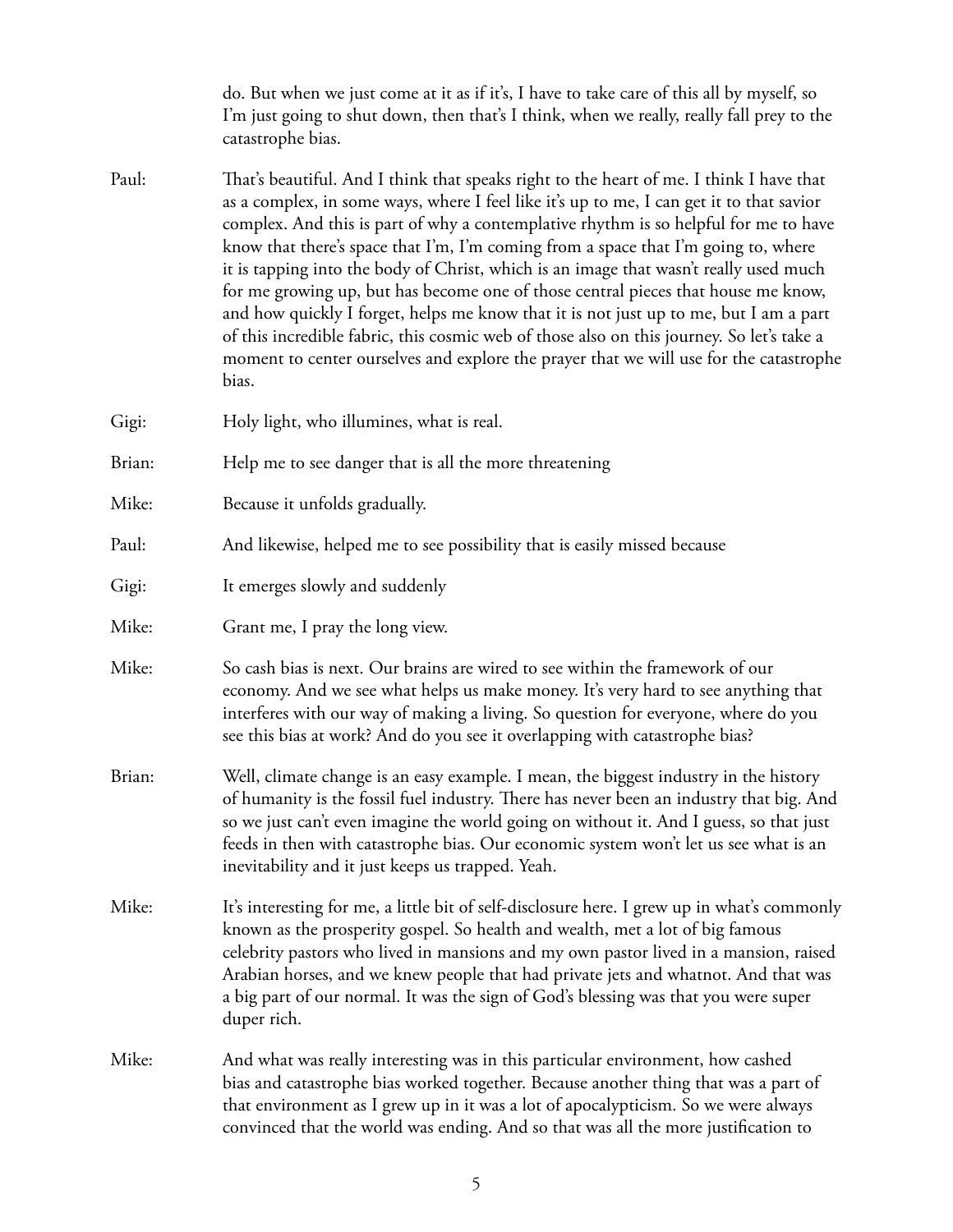accumulate wealth so that you could survive the coming catastrophe. And unfortunately, it created this mentality where it's like, well, just make sure you and your family are taken care of, because everyone else is going to be eating each other and you need to defend your stash to survive. And it's interesting to think about how that ripples out ethically and how it teaches you to treat other people and the world around you.

- Brian: Yeah, my goodness. Now I'm thinking just what a miracle is you survived and you're still here with us.
- Mike: There might be an alternate universe where I'm a billionaire preacher, so.
- Paul: Gold plated Bible is a giveaway too. Those are your roots.
- Mike: I didn't realize you could see that, sorry.
- Gigi: I have a personal example, both personal catastrophe and personal cash bias. In 2008, I lost my job. And in 2009, I ran out of money and I ended up being homeless six years. So that's the personal catastrophe. And there are ways in which I jumped into it. I think of Joseph Campbell saying, "If you're falling, dive." So, I knew it was coming so I welcomed it as a way of practicing trust. And so I was lucky. I never ended up on the street. I was able to find places to stay with friends, or they were friends of friends, et cetera. And it was a long struggle with God about where am I meant to go? What is this all about? But I also, even as I had learned to become more simple and to be less attached to money, I was still attached to money.
- Gigi: And the story that I think is most exemplifies that is, I was still working as a spiritual director. And before then, I didn't get paid, but I needed money so I got paid. And I had one directee who had an autoimmune disease. And we were scheduled to meet that day and I could tell I was coming down with a cold. And so I had to try to make a decision of, I really need this money. And I couldn't make the decision. And so I knew I wasn't supposed to see her, but I couldn't make myself do that. So what I did was I called her and told her I had a cold. So just let me know if we don't want to meet. So I put it on her to do the decision that I couldn't make because I knew I needed the money.

Mike: Wow.

- Brian: I just think the power of money and the power of all the assumptions that go underneath it, that time is money. Or that the amount of money you have or make determines how much value you have. Or the idea that work that you don't get paid for, or the work that you get paid for little is either easier or less important than work than gets paid a lot. I mean, when you think about how hard work is, it has nothing to do with how much money people get from it. Yet, it affects our value so much. And to try to imagine ourselves being liberated from the assumptions that come with our culture and it's centuries of accumulated value system, oh my goodness, it really does feel like something that we have to be saved from, liberated from. We need... I'm thinking about the prosperity gospel, Mike, and we need a liberation from greed and liberation...
- Brian: But it's not just even greed. It's the way that the money economy affects the poorest people too, because of the way it makes us see ourselves, the way it makes us see the earth. Because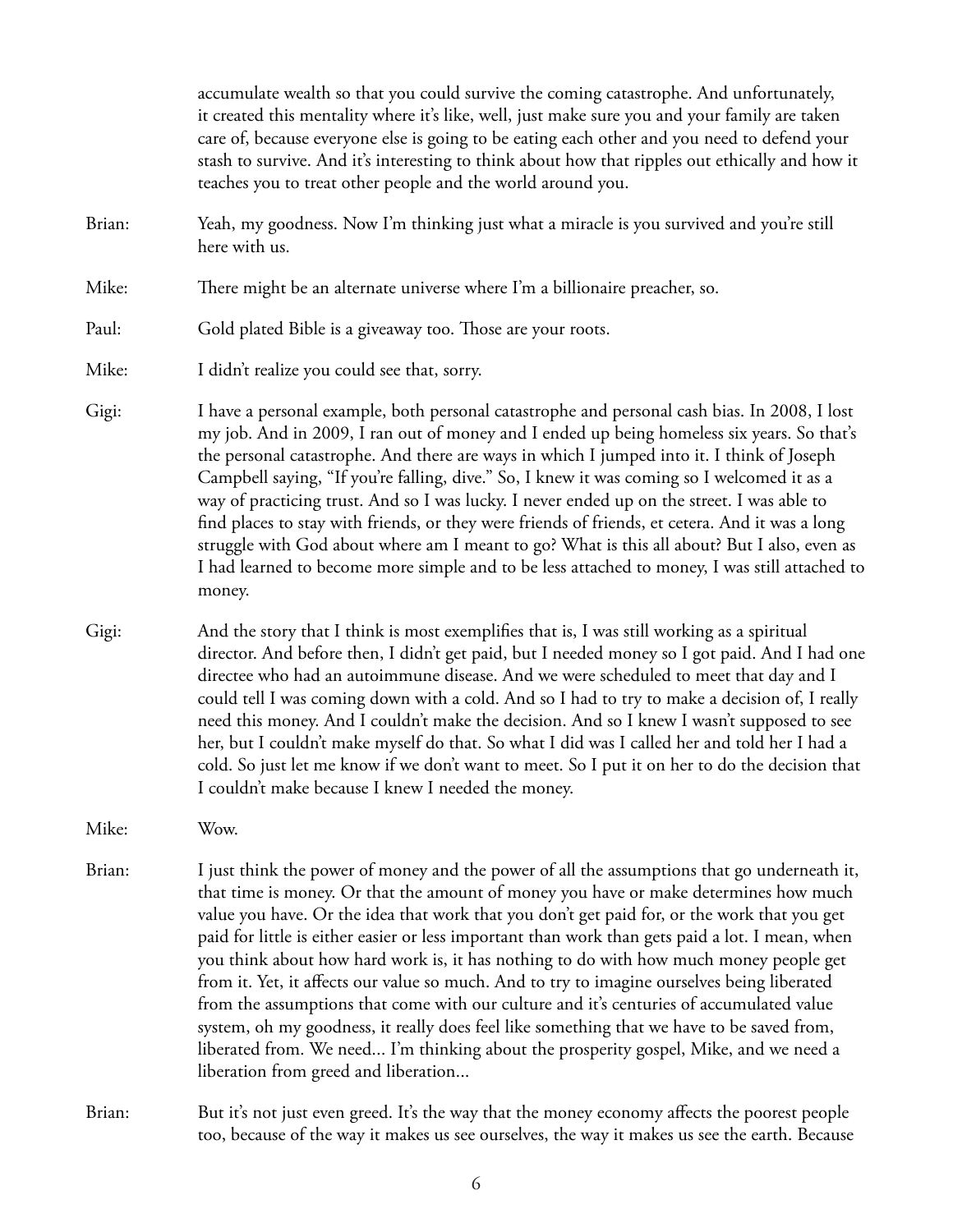I love the outdoors, I remember several years ago, being in the mountains of Pennsylvania, looking at this beautiful mountain, and then it just hit me, there are people who look at this mountain and they think, "How many board feet of lumber are on this mountain that we could cut down all these trees. And then if we scraped off the mountain, how many tons of coal are in this mountain that we could extract?" And for a second, I could imagine seeing the world in that way. And then, that's when it got scary, because I thought, "How many other things am I seeing that way?"

- Paul: Gosh, that's so helpful. The story of money and the story of God seems so different, right? The abuse and use of money, of things not being valuable just for their own sense of being but what can you extract or what can you use or sell for, versus what I think of the story of God of community of the beauty of presence and being and sharing that these elements... I think there's moments where they can weave together, but there's also times that they're so far apart. Where if you are only looking for ways to extract a value, it's a story that has very clear winners and losers. And I feel like so much of our, whether it's pay inequality or the gap between the wealthiest and those living in poverty, it's a story of money. And those of us who are participating in what we hope to be the story of God, how do we speak to that? And I feel like this bias helps us gives language to do so with confidence.
- Mike: I appreciate that Paul. I think something that I've longed for my entire life possibly because of my prosperity gospel upbringing, is someone who could give a good spirituality of money and just introduce a healthy way to interact with it. Because I know for me, I went from one extreme to the other. At a certain point in my life, I deconstructed the prosperity gospel early. And then since then, have had a lot of years where there was as sort of resentment and reluctance and fear around money for me. Whereas I never wanted it around because I was so much reacting against what I had experienced this excesses and abuses. And I don't know that I've ever gotten there and found that real healthy relationship with it and a real healthy teaching in interacting with it.
- Gigi: I'm thinking about those words from Jesus about hating money and loving God. Obviously money was necessary, even for Jesus. I remember the story by about the taxes, paying taxes. The gospels say that there was a group of wealthy women who funded his ministry. Why do you think Jesus used such strong language of hate and love?

Paul: That's a juicy question.

- Brian: I'll just say there's something growing older where it just takes decades to see how powerful money is. And also when I was a young man and newly married my wife and I had four kids right away. So my primary focus was how can I get enough money to keep my kids fed and with shoes and all the rest, right? So there's a sense, at least in my life when I was young, I just was always in need of money. I didn't have time much to philosophize about it. But you get older and you're not in that mode anymore. And you start seeing the power of money in politics. I've heard different numbers from eight to 23 families own as much wealth as half the people in the world. And when you let that sink in and you don't just think of the money, but you think of the power, how many politicians can those powerful families buy?
- Brian: How many hours of commercial time can they buy for the politicians that they want to support, who will help them make even more money and not care about the poor, right?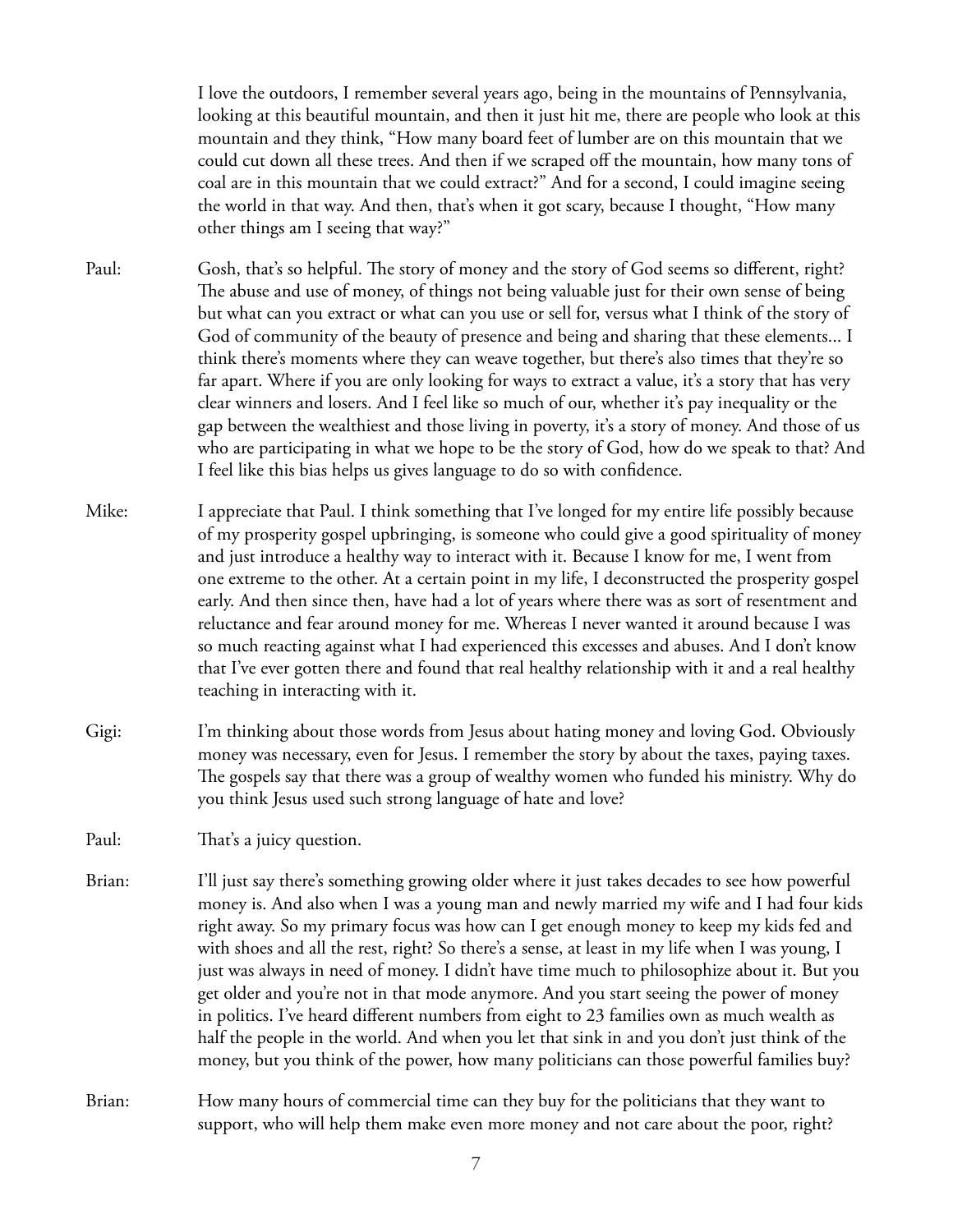Suddenly you realize that accumulation of money and politics, and then you think, and in religion, any of us who've ever been pastors know, your five wealthiest donors in your congregation, if you preach the sermon that maybe is the one they really need to hear you're the next day having to lay off some of your staff, or maybe having to look for another job for yourself. So you get older, you live long enough and you just realize, yeah, money is power, goes so, so far. And yet you realize why people don't want to talk about it. It's because it's so powerful.

Paul: And that attach... Go ahead Mike.

- Paul: I was looking at the camera. (laughs) I just think about the attachment to money as the.. Being attached to money as the outcome or your sense of well-being or your blessedness or belovedness, how much that shapes your interactions. And if the love of money is what's driving those outcomes, you're to just miss out on those you're shoulder to shoulder with. And this may be an overly simplistic example, but I was saying before we started recording, I went on a run around my neighborhood today. And I go through a couple of different neighborhoods where there's more low income housing, and then there's the wealthier parts. And when I run through the low income housing area, there's a lot of waving and saying, hello to one another and everyone's outside. And then in the wealthier neighborhoods, there's more big walls you actually can't see over. And it's more self-protective.
- Paul: And I just think about what goes into the accumulation, where one can actually be so selfprotective that the outside world doesn't have as much effect in their reality versus having to build a sense of community and interaction with whoever comes into your local. It just made me think about how the pursuit of that outcome, that love of that outcome, becomes more isolating than it does generative. For a lot of folks. Not everyone. But I think to me that's part of that why that language is so strong, because it's much harder to have that generative approach as you have to protect more and more of what you've accumulated in your own store house.
- Gigi: The example that comes to me, I'm going to use the word attachment to money is sort of love of money. I think of two things. One, I graduated from Columbia Law School in 1988. And this is right before one of those wall street crashes in 1989. And everyone was telling us in law school, go to a law firm, go make money. And it was like it was the beginning of people getting out of law school were making triple digits, over \$100,000 a year. And, they would spend their whole lives inside the law firm. And there was one law firm that had cots for their associates to sleep on.
- Gigi: And I remember just talking to friends about, I'm going to do this now, make this money now. So that later I could pay off my loans and later I can do what I want. Some of them did, some of them didn't. I also think friends who they really love to do something, but don't feel they can afford it because they don't see how they can make a living at it. So they are in these jobs, they go through all their life that they hate. But they have to make the money to live. They don't see how they can do what they love and live. And to me, that is that dichotomy between money and God is when you have to choose. And you decide that doing what you hate is actually more important to your survival than doing what you love.

Gigi: Sorry, that was me. But go ahead. Paul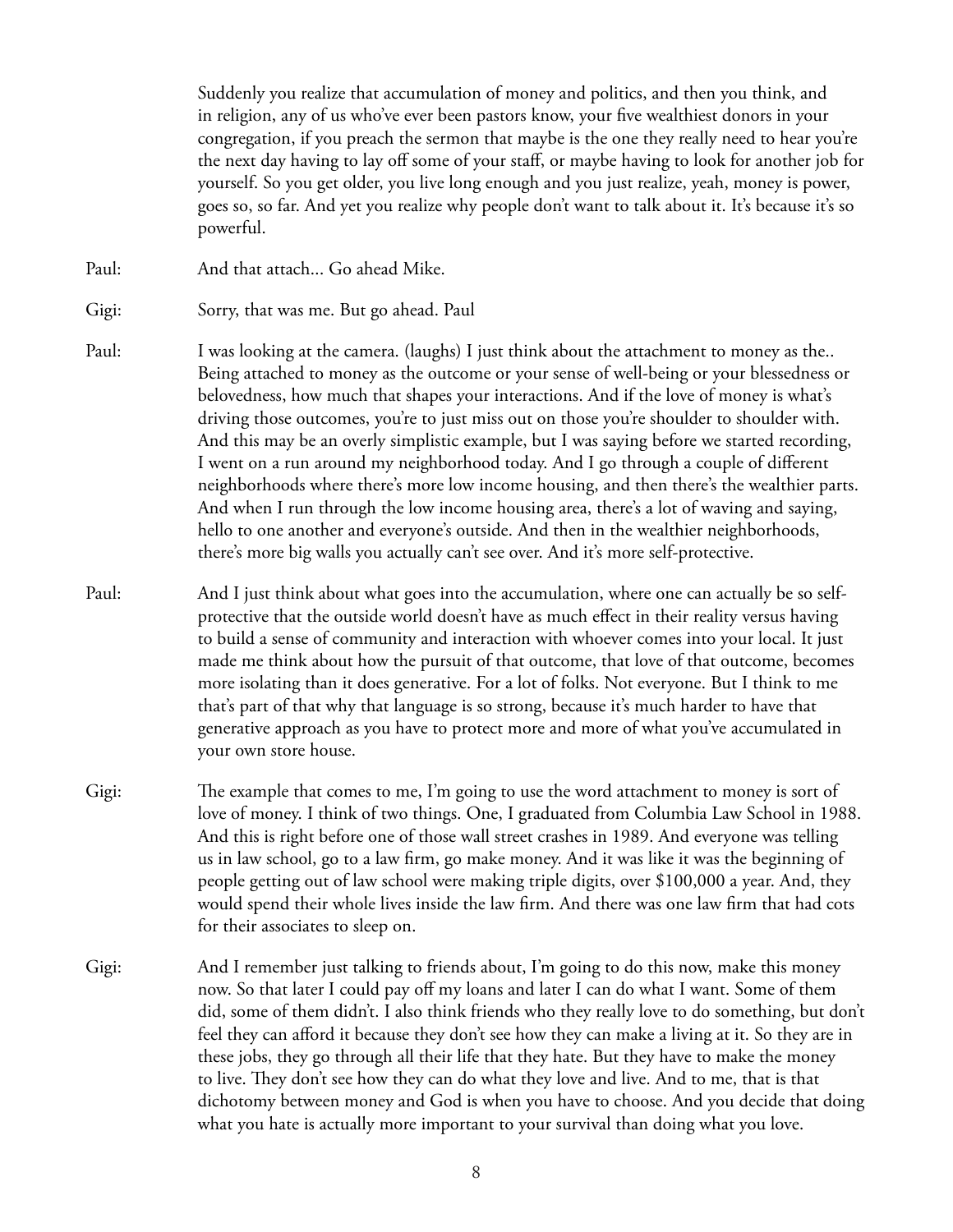| Brian: | As you say that Gigi, I don't know if this will stand up to scrutiny, but the sentence that<br>comes to my mind is the opposite of money isn't poverty, the opposite of money is God in<br>this way. That money makes us say certain things have more value, less value, and certain<br>things are worthless, but God loves everything. And God's love for everything gives it, its<br>inherent value. And that's where money distorts our way of seeing value and to love God<br>liberates our way of seeing value. But that, that as you, as you said, that it just sort of popped<br>into my mind that maybe that's why Jesus uses that kind of strong language.                                                                        |
|--------|--------------------------------------------------------------------------------------------------------------------------------------------------------------------------------------------------------------------------------------------------------------------------------------------------------------------------------------------------------------------------------------------------------------------------------------------------------------------------------------------------------------------------------------------------------------------------------------------------------------------------------------------------------------------------------------------------------------------------------------------|
| Gigi:  | You could say that to God everyone and everything is priceless.                                                                                                                                                                                                                                                                                                                                                                                                                                                                                                                                                                                                                                                                            |
| Brian: | That's great.                                                                                                                                                                                                                                                                                                                                                                                                                                                                                                                                                                                                                                                                                                                              |
| Paul:  | Well said.                                                                                                                                                                                                                                                                                                                                                                                                                                                                                                                                                                                                                                                                                                                                 |
| Brian: | That's great.                                                                                                                                                                                                                                                                                                                                                                                                                                                                                                                                                                                                                                                                                                                              |
| Mike:  | I appreciate the complexity that you introduced in those comments too Gigi because I I'm<br>thinking about this thing of hating money and, well maybe you need to let go of something<br>so that you can then pick it up again later and have a better relationship with it. So I think<br>about the Buddha or Francis who walked away from everything. But I also realized that they<br>both walked away from wealth. So there were no debtors chasing them, right? They had the<br>privilege to walk away and that's not the reality for everyone.                                                                                                                                                                                       |
| Paul:  | It's such a great point. And I'm wondering as we think To put a practical twist on this,<br>and I think some of the stories certainly speak to that. But for you all, what are some of the<br>strategies for overcoming the cash bias that you could share?                                                                                                                                                                                                                                                                                                                                                                                                                                                                                |
| Brian: | Well, one of them is that we would all give some money to Mike for his new ministry<br>because he needs a jet and-                                                                                                                                                                                                                                                                                                                                                                                                                                                                                                                                                                                                                         |
| Mike:  | A Bentley.                                                                                                                                                                                                                                                                                                                                                                                                                                                                                                                                                                                                                                                                                                                                 |
| Brian: | But seriously I do think that's one of the values of the old biblical practice of tithing, the<br>sense that we give. We understand that giving is as much a part of life as earning and saving.                                                                                                                                                                                                                                                                                                                                                                                                                                                                                                                                           |
| Mike:  | This is where we take an offering.                                                                                                                                                                                                                                                                                                                                                                                                                                                                                                                                                                                                                                                                                                         |
| Brian: | You've got the inborn instinct for.                                                                                                                                                                                                                                                                                                                                                                                                                                                                                                                                                                                                                                                                                                        |
| Gigi:  | Yeah. So far, I've given all my stimulus checks away because I don't really need them. And<br>I'm remembering I took a two year program where we looked at the five major religions<br>and they sort of took a deep dive into Jewish practices. And this idea of we can take a 21st<br>century idea of gleaning, where farmers would have their harvest. And if anything was left,<br>it was those who needed the food could come and pick it up. And so I remember looking<br>and thinking about what would be a way of doing that for myself. And this was pre-COVID<br>when I would ride public transportation. Now it was just let a dollar just fall out of my<br>pocket and leave it on the seat for someone to come and pick it up. |
|        |                                                                                                                                                                                                                                                                                                                                                                                                                                                                                                                                                                                                                                                                                                                                            |

Brian: [crosstalk 00:32:36] That's beautiful.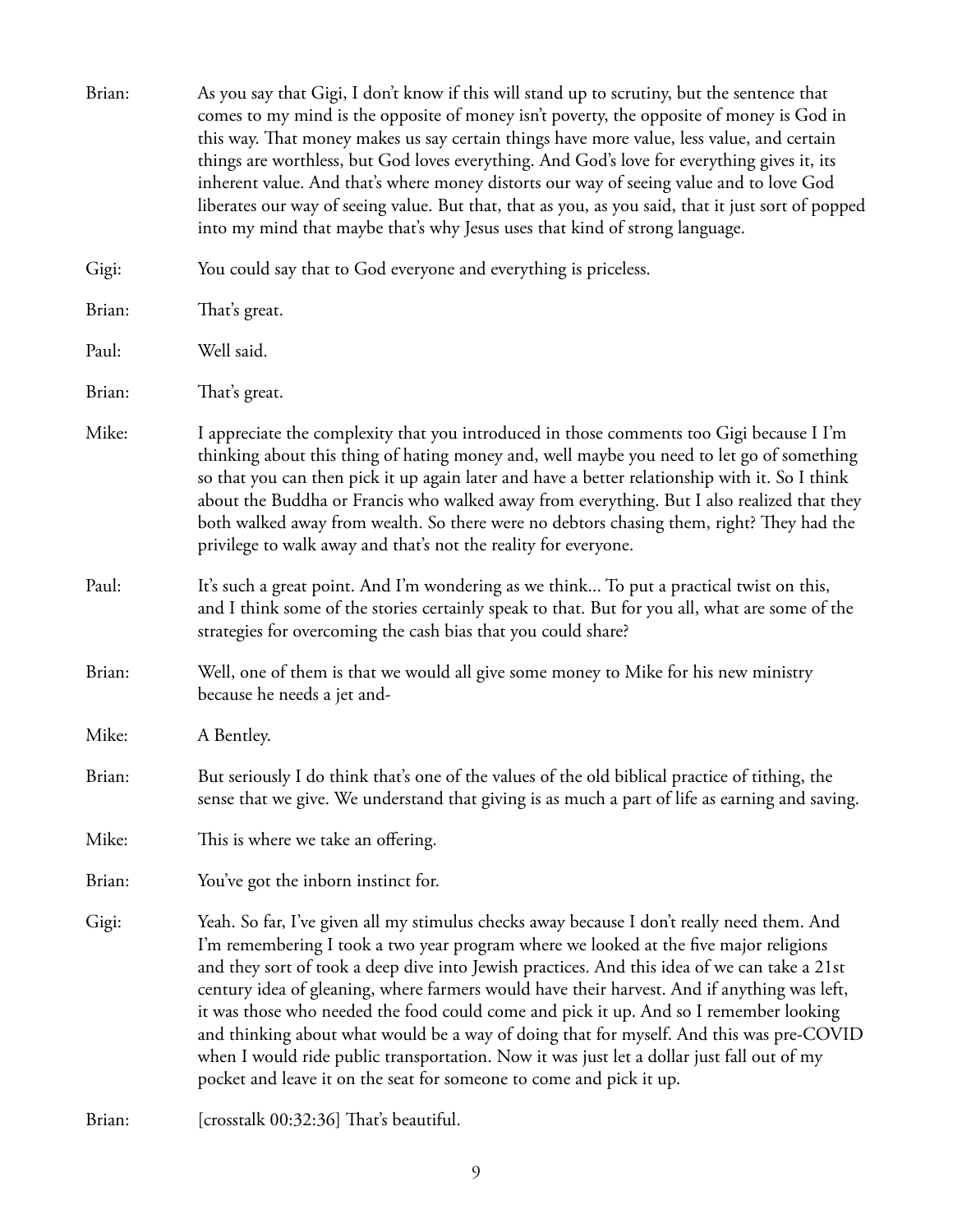- Paul: I have a friend in town named Chuck who lives in voluntary poverty and part of what he does... Because I've got these questions from like, how did you live this... He rides this old bike everywhere. He dumpster for food. He works, but all the money he gets either gives away or he puts it into retirement. So that once he gets to retirement age, he can give it all away tax-free. His house is always unlocked and anyone can come stay there. He just lives a very beautiful, radical life. And he said, he learned from Dorothy Day, who talked about just making 1% changes in the right direction.
- Paul: It's never these major things where it's like all of a sudden he went from a wealthy banker to living in this Christ-like way or Franciscan way, but that he would make these 1% changes in the right direction. And then over the course of his life, he became who he is. And that's something that our family has tried to do, I feel very far away from his example. But it's been such a helpful model of not trying to make a leap into perceived sainthood but to just own where I'm at right now and, and keep taking these steps in the right direction. And I love that [inaudible 00:33:59] Gigi. I'm going to have to tip my hat to you. As I try that practice.
- Gigi: Here's our prayer for overcoming or asking for help to overcome this cash bias.
- Gigi: Beloved one who loves me.
- Mike: Help me to hate money in comparison with you.
- Paul: And helped me see in the love of money.
- Brian: The hidden root of all kinds of evil.
- Gigi: So that I may see and cherish what has true value.
- Mike: Freely giving what I cannot keep.
- Paul: To gain what I cannot lose.
- Gigi: Any final comments about today's biases, catastrophe, and cash? How do you feel in your hearts and bodies after this?
- Brian: I have to say, just from having the chance to talk about these with the three of you, I feel like, wow, we just created a little space where we carved out some freedom from these biases. And yeah, I feel so protected almost by safe space to talk about these things.
- Gigi: And to piggyback on. I think there's also a sense of permission in some ways. Permission to take a little step to go against one of these biases, even just an experiment to try it out.
- Paul: Yeah. I think it's Richard Foster who has a line about, "To conform to a sick society, is to indeed make oneself sick." And this seemed like a healthy dose of stepping away from that and having a counter-cultural, against the grain conversation of what it could be to... What would that look like if we were to live in a different directions?
- Mike: Yeah. I appreciate it so much. Catastrophe and cache shaped so much of my upbringing and to be able to hold this space with all of you and learn from all your insight is very helpful.